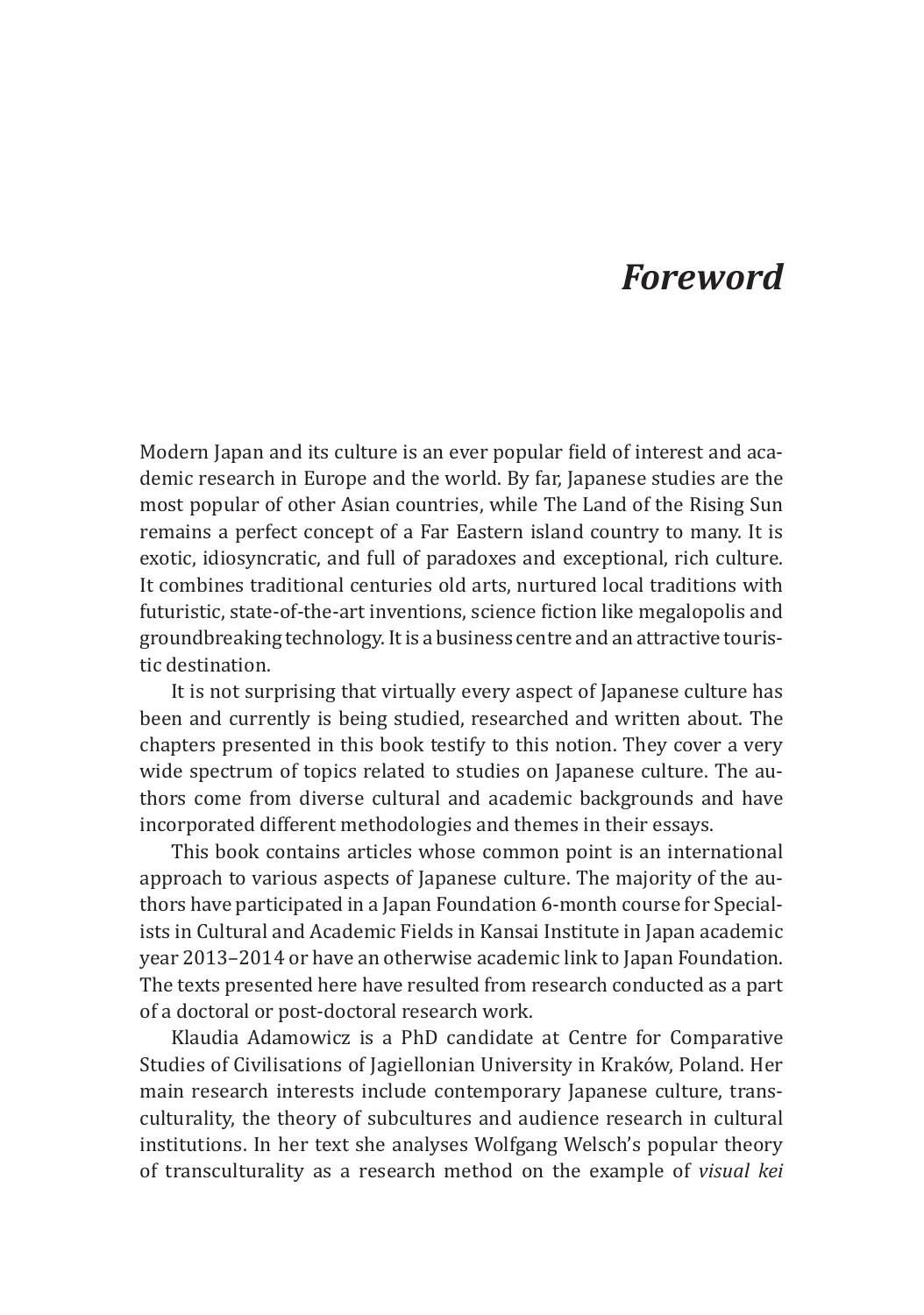phenomenon. She is a Japan Foundation 6-month scholarship awardee in the year 2014–2015.

Alari Allik a lecturer on Japanese literature, religion, and philosophy at the Tallinn University since 1997. His research is focused on self-narration of medieval Japanese Buddhist writers. He has also done some translation studies including translating Japanese poetry. In his text he analyses the notion of hyper-authorship in the writings of two Medieval Buddhist writers. Marina Kozlova has graduated from State Pedagogical University in Novosibirsk (Russia) majoring in theory and history of arts and Japanese language. Her research interests focus on Japanese modern art and architecture and its comparison with Western traditions. In the chapter she reveals and characterizes the central categories that spatial perception of architecture in Japan is based on referring to works by three major contemporary architects: K. Tange, T. Ando, and T. Itō.

Yunuen Mandujano is a PhD Candidate in Social Sciences at Autonomous University of Ciudad Juarez, Mexico. She holds a Master Degree in Studies of Asia and Africa – Specialty Japan from El Colegio de Mexico, Mexico. Her research interests include Japanese media, cultural nationalism, media sports and gender discourses in popular culture. She wrote an chapter about dominant national identity discourses in Japan on the example of two case studies – football players and pop-cultural celebrities.

Dr Marco Pellitteri obtained his PhD in Sociology and Social Research from the University of Trento (Italy). He is a JSPS Research Fellow (2014*–*2016) at Kōbe University, working with Prof. Kiyomitsu Yui. His book *The Dragon and the Dazzle: Models, Strategies, and Identities of Japanese Imagination – A European Perspective* (2008, Eng. trans. 2010) was published with the support of the Japan Foundation. In his chapter he presents the first findings of the survey on manga readers in Europe conducted by the 'Manga Network'.

Kamila Sosnowska is a PhD candidate at Centre for Comparative Studies of Civilisations of Jagiellonian University. She holds a MA in Film Studies from Jagiellonian University (2009). Her research interests include Asian cinema and popular culture, especially Japanese contemporary cinema and TV dramas, Japanese education system, gender studies and the role of women in Japanese society and culture. Her chapter analyses the phenomenon of *ijime* (bullying) in Japanese schools and its cinematic image in three chosen films and TV dramas.

Dr. Ceren Aksoy Sugiyama is currently working as a research assistant in the Department of Anthropology at Ankara University, Faculty of Languages, History and Geography in Ankara, Turkey. Her research interest